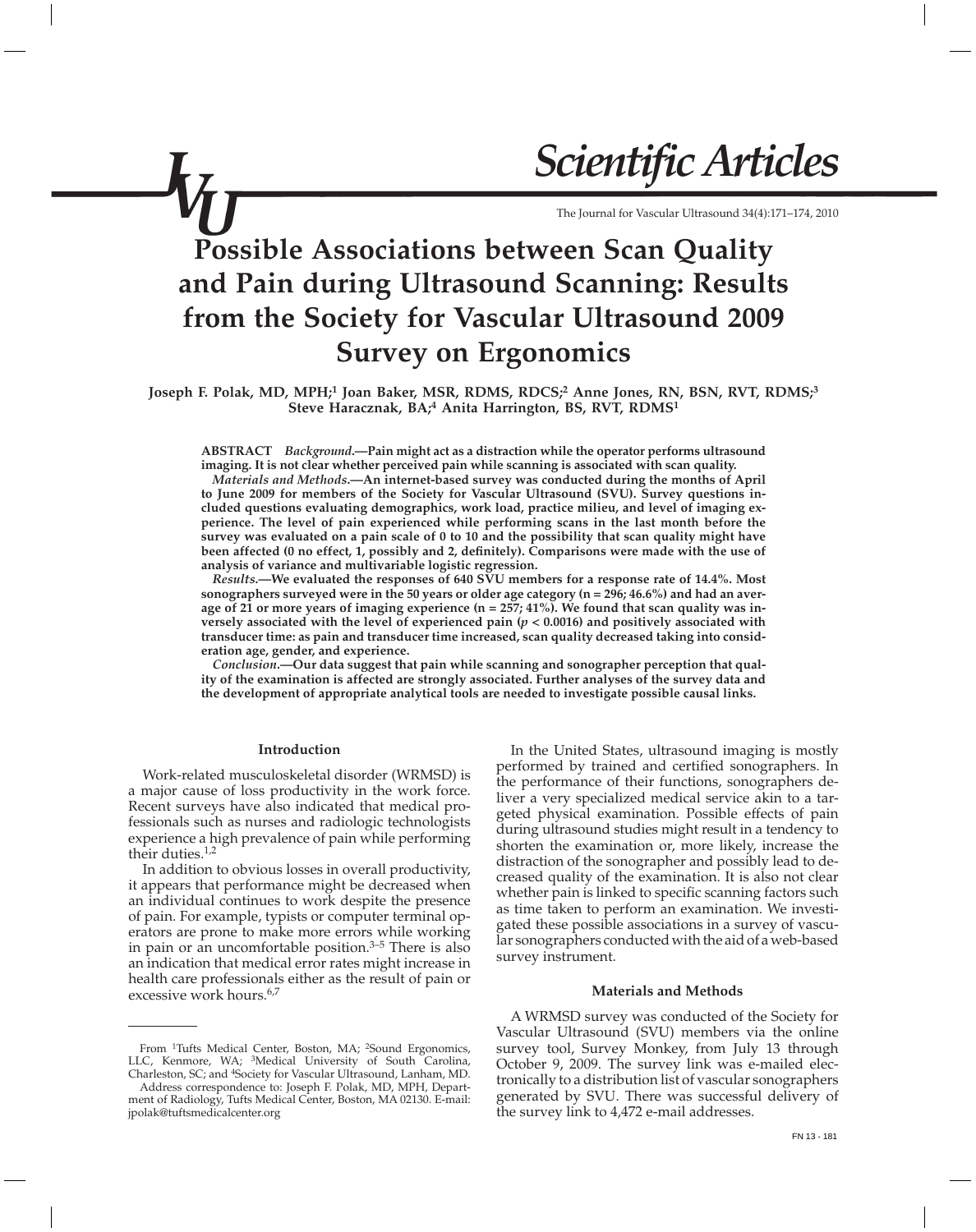All answers were anonymous; however, the responders were given the opportunity to report their email address. The responders were asked to clink on a link in the e-mail, which directed them to a multiplechoice survey with 33 questions. Each of the questions had multiple choice answers, and the respondent selected the most appropriate choice electronically by clicking a box on the computer screen with a mouse. The respondent was not forced to make a selection if he or she chose not to do so. The selected responses were captured by Survey Monkey and stored in a database and transferred to an Excel spread sheet.

This survey used some questions previously used by either the Society of Diagnostic Medical Sonographers (SDMS) or Sound Ergonomics, LLC to allow for cross sectional data evaluation of prevalent occupational injury, working conditions, types and number of examinations performed. The survey included questions dealing with age of the operator, gender, number of years of experience, and current work hours. Specific questions dealing with pain were added to previously used survey instruments to determine the presence of pain and the likelihood of an effect on the quality of the ultrasound examination:

- 1. "In the last 2 years do you feel that scan quality was decreased by performing a large number of scans each day?
- 2. "In the last month at work, please grade the WORST level of pain you experienced while scanning on a scale of 0 to 10 with 0 being no pain whatsoever, and 10 the worst pain you ever experienced."
- 3. "In the last month at work, please grade the AVERAGE level of pain you experienced while scanning on a scale of 0 to 10 with 0 being no pain whatsoever, and 10 the worst pain you ever experienced."

This survey was an attempt to collect pertinent data for presentation to the Occupational Safety and Health Organization in Washington, DC, July 28, 2009, and minutes/results of this meeting have been made available at NewsWave from the SDMS, and in the e-Spectrum online newsletter from the SVU. At the time of the Occupational Safety and Health Organization presentation, 504 completed surveys were available.

Statistical analyses were performed with the aid of a statistical analysis program (JMP 7.0.1; SAS Institute Inc., Cary, NC). Chi-square was used to evaluate ordinal variables, *t*-tests for continuous variable(s), and multivariable logistic regression analyses were used to evaluate association between survey variables and perceived scan quality.

### **Results**

Of a possible total of 4,472 surveys, 644 (14.4%) were completed during an interval of 87 days. The age distribution and years of experience of the respondents are shown as Figures 1 and 2. Of the total respondents, 23.4% were men (147/628), 21% (149/631) of respon-



Age distribution of responders to the SVU 2009 Ergonomics survey. The y-axis is the percentage of total responders within the categories shown on the x-axis.

dents estimated that transducer time per examination was less than 20 minutes, and  $73\%$  ( $\overline{4}54/622$ ) had an 8-hour work day. Pain was experienced while scanning by  $83.2\%$  (525/631). The mean of the average pain (for a pain scale of 0 to 10) experienced over the last month was  $3.08 \pm 2.04$ , and the worst pain  $4.94 \pm 2.64$ .

We evaluated the key variables that might be associated with the perception of pain during ultrasound examinations (Table 1). Years of experience, gender (women more than men) and decrease in scan quality were associated with perceived pain while performing the examination. The pain scale values, both average pain and worst pain experienced, were also significantly associated.

Factors that were associated with scan quality are shown in Table 2. Experience of more than 3 years, increased transducer time, and discomfort/pain while



Distribution of years of experience with ultrasound imaging of responders to the SVU 2009 Ergonomics survey. The y-axis is the percentage of total responders within the categories shown on the  $x$ -axis.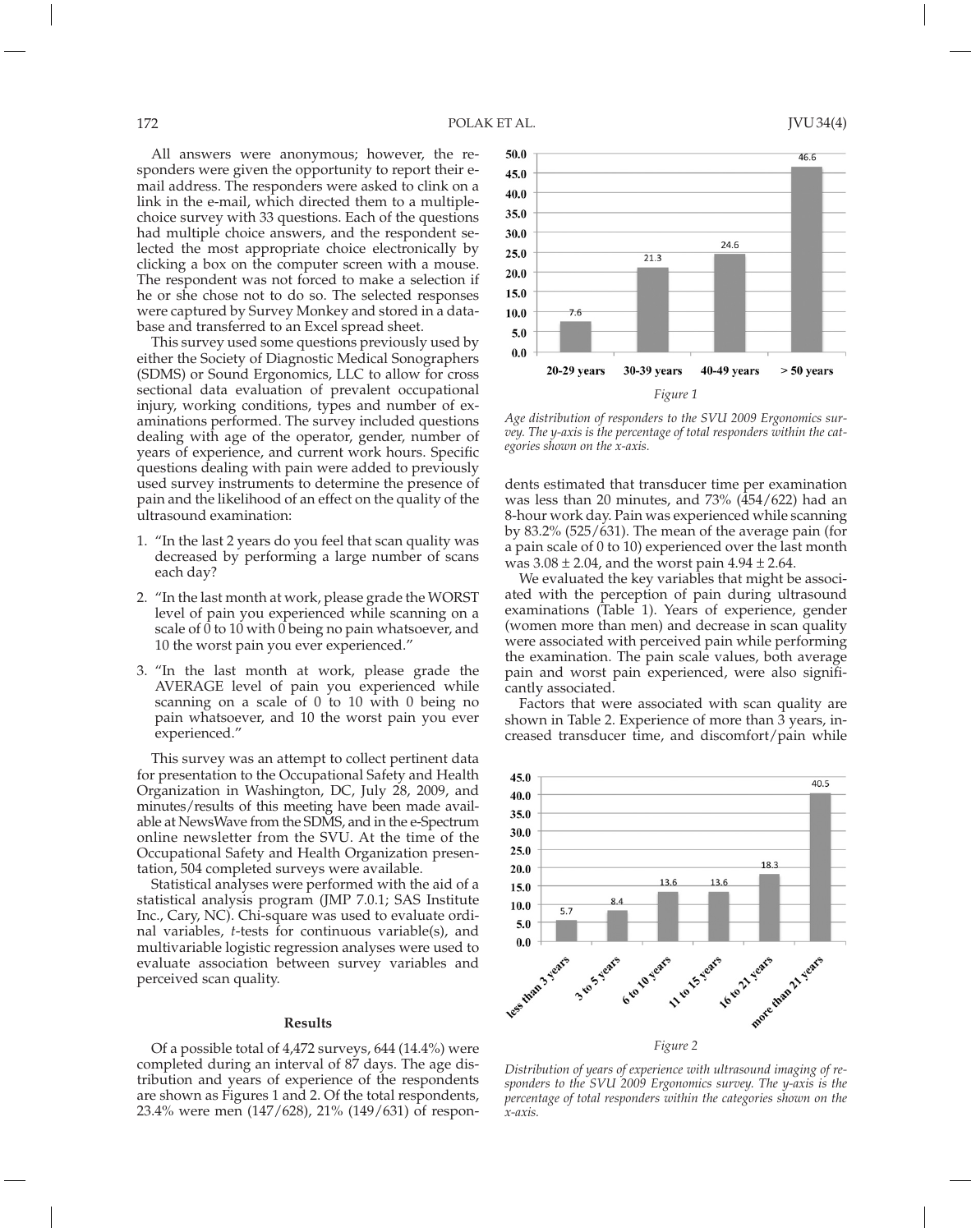Table 1

| Variable                                                   | <i>p</i> Value | Observation                                                                                                          |
|------------------------------------------------------------|----------------|----------------------------------------------------------------------------------------------------------------------|
| Age                                                        | 0.99           | Overall 83.35% (522/627)                                                                                             |
| Years of experience                                        | 0.07           | Overall 83.23% (521/626) but apparent cut point above<br>3 years or more                                             |
| Years of experience 3 years or less vs.<br>4 years or more | $0.003*$       | For 3 years or less experience 63.9% ( $n = 36$ )<br>For 4 years or more experience $84.4\%$ (n = 590)               |
| Gender                                                     | $0.03*$        | Female > Males, $p = 0.0285.1\%$ vs. 77.2%                                                                           |
| Transducer time/study                                      | 0.57           |                                                                                                                      |
| Transducer time >20 minutes/study                          | 0.84           | Cut-point seen on exploratory analysis from Table 2                                                                  |
| Work shifts $(8/10/12$ hours)                              | 0.15           |                                                                                                                      |
| Scan quality No effect/possible/definite                   | $< 0.0001*$    | No effect: 78.4% with discomfort<br>Possible effect: 87.3% with discomfort<br>Definite effect: 94.6% with discomfort |
| Scan quality No effect/some effect                         | $< 0.0001*$    | No effect: 78.4% with discomfort<br>Some effect: 90.3% with discomfort                                               |
| Average pain in last month (scale 0-10)                    | $< 0.0001*$    | No discomfort: $0.62 \pm 0.19$ (n = 89)<br>Some discomfort: $3.53 \pm 0.08$ (n = 493)                                |
| Worst pain in last month (scale 0–10)                      | $< 0.0001*$    | No discomfort: $1.09 \pm 0.23$ (n = 87)<br>Some discomfort: $5.61 \pm 0.94$ (n = 496)                                |

Bivariate Associations of Key Responses with the Presence of Any Pain/Discomfort While Scanning

\*Significant difference.

scanning were all associated with a perception of decreased scan quality.

Results of a multivariable logistic regression model are shown in Table 3. Adjusting for age and gender, transducer time and pain while scanning were the two key variables associated with a decrease in scan quality (area under the receiver operating curve of  $(0.62)$ .

## **Discussion**

We have found that 83% of sonographers participating in this survey experienced pain while they performed imaging scans. We also note that scan quality was significantly associated with perceived pain while scanning and increased transducer time.

We note a low participation rate of our survey  $(14\%)$  as compared with other large surveys,<sup>1</sup> where the response rate of health professionals, nurses, and X-ray technologists varied between 58% and 65%. However, the overall prevalence of symptoms during scanning is in the same order of magnitude because 76% reported prevalence of back pain in nurses and X-ray technologists.

There is also a possible limitation of using self-reported pain as a measurement of WRMSD. This issue has been addressed as a possible methodological limitation as compared with the determination of true physical findings either by physical examination or other diagnostic tests.<sup>8</sup> However, the poor sensitivity and specificity of the physical examination or physical findings in WRMSDs has been an argument for the adoption of self-administered questionnaires.<sup>9-11</sup>

Another limitation is the nature of the instrument and the questions that were selected in our survey. A survey, by its nature, can only ascertain a certain aspect of a physical or psychological state. We have opted to evaluate possible associations between scan quality and perceived pain. Major potential confounders include age, gender, years of experience, and transducer time during the examination. Age can play a role because continued exposure to an ergonomically challenging situation can cause pain with duration of exposure. We did not observe such an association. It is possible that the relatively old age of our respondents as compared with other surveys on health professional might have masked such an effect.

Experience as measured by numbers of years at work was noted to have some associations with pain and discomfort while scanning. However, this took place relatively soon after starting employment, at 3 to 4 years in our survey. Time of the examination estimated by time holding the transducer is a major confounder for two reasons. Duration of holding the transducer can in itself cause pain because of unfavorable ergonomics. However, prolonged transducer time might also indicate that the examinations are more complex and inherently more likely to be "difficult" and generate poor quality examinations. It is interesting to note that both these effects are independently associated with scan quality in the multivariable logistic regression model.

Limitations of this study include the possibility that an atypical subset of all sonographers responded to the survey and that this could have biased the results. However, the consistency in the responses suggests that the associations among scan quality, pain, and